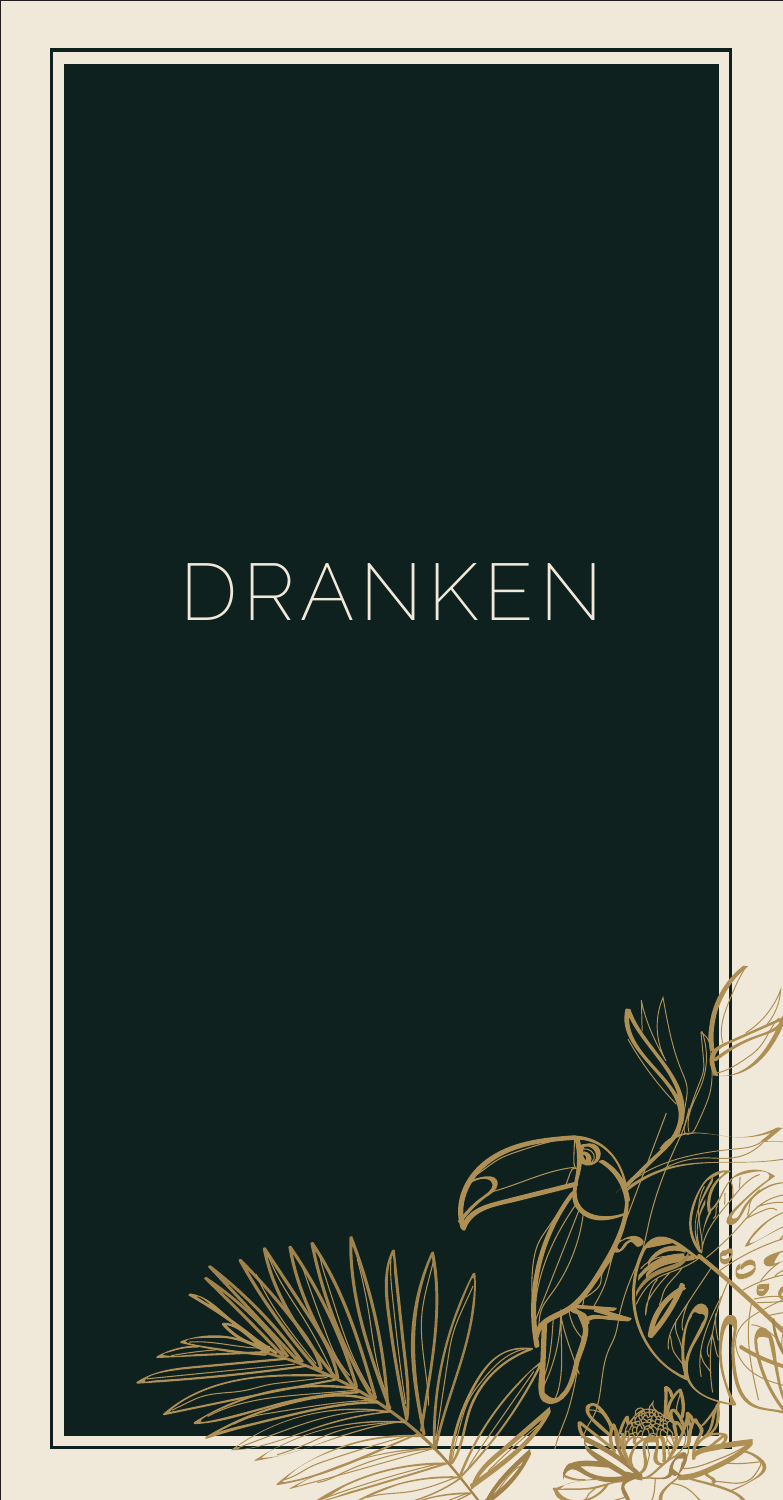# **SNACKS**

| Kruidenboter I tapenade I knoflooksaus                                                                                  |  |
|-------------------------------------------------------------------------------------------------------------------------|--|
| Mosterd I augurkjes I Amsterdamse ui                                                                                    |  |
| 8 stuks I milde Franse mosterd                                                                                          |  |
| 8 stuks I milde Franse mosterd                                                                                          |  |
| 8 stuks I chilisaus                                                                                                     |  |
| 8 stuks I saffraan mayonaise                                                                                            |  |
| 8 stuks I chilisaus I bbq-saus                                                                                          |  |
| NACHO'S MET GESMOLTEN KAAS (TOT 22.00 UUR) 12,00<br>Crème fraîche I tomatensalsa I quacamole I<br>chilisaus I cheesedip |  |
| BITTERGARNITUUR ____________________<br>$\frac{11,00}{2}$<br>12 stuks I gemengd I mosterd I chilisaus I mayonaise       |  |
|                                                                                                                         |  |
|                                                                                                                         |  |

# **NON ALCOHOLISCH**

## frisdranken

| CHOCOMEL 2.70 |  |
|---------------|--|
|               |  |
|               |  |

### sappen

| DRUIVENSAP                                    | 3.00    |
|-----------------------------------------------|---------|
| APPELAERE APPELSAP                            | 3.00    |
| <b>TOMATENSAP</b>                             | 3.00    |
| VERSE JUS D'ORANGE_                           | 3.80    |
|                                               |         |
| SCHULP BIOLOGISCHE SAP appel-framboos _______ | 3.95    |
| SCHULP BIOLOGISCHE SAP appel-kers             | $-3.95$ |

### mineraalwater

|  | SPA REINE OF INTENSE         | 2.60 |
|--|------------------------------|------|
|  | SPA REINE OF INTENSE 0.75 LT | 6.00 |

### warme dranken

| <b>KOFFIE AND ARRAIGNMENT CONTROL</b>                                        | 2,75 |
|------------------------------------------------------------------------------|------|
|                                                                              |      |
|                                                                              |      |
|                                                                              |      |
|                                                                              |      |
|                                                                              |      |
|                                                                              |      |
|                                                                              |      |
|                                                                              |      |
|                                                                              |      |
| <b>SLAGROOM</b><br>$-$ 0.70                                                  |      |
|                                                                              | 8,00 |
| <b>FRENCH COFFEE Grand Marnier</b> [1995] <b>FRENCH COFFEE Grand Marnier</b> | 8.00 |
|                                                                              | 8,00 |
|                                                                              | 8,00 |

*AL ONZE KOFFIES KUNNEN OOK DECAFÉ BESTELD WORDEN.*

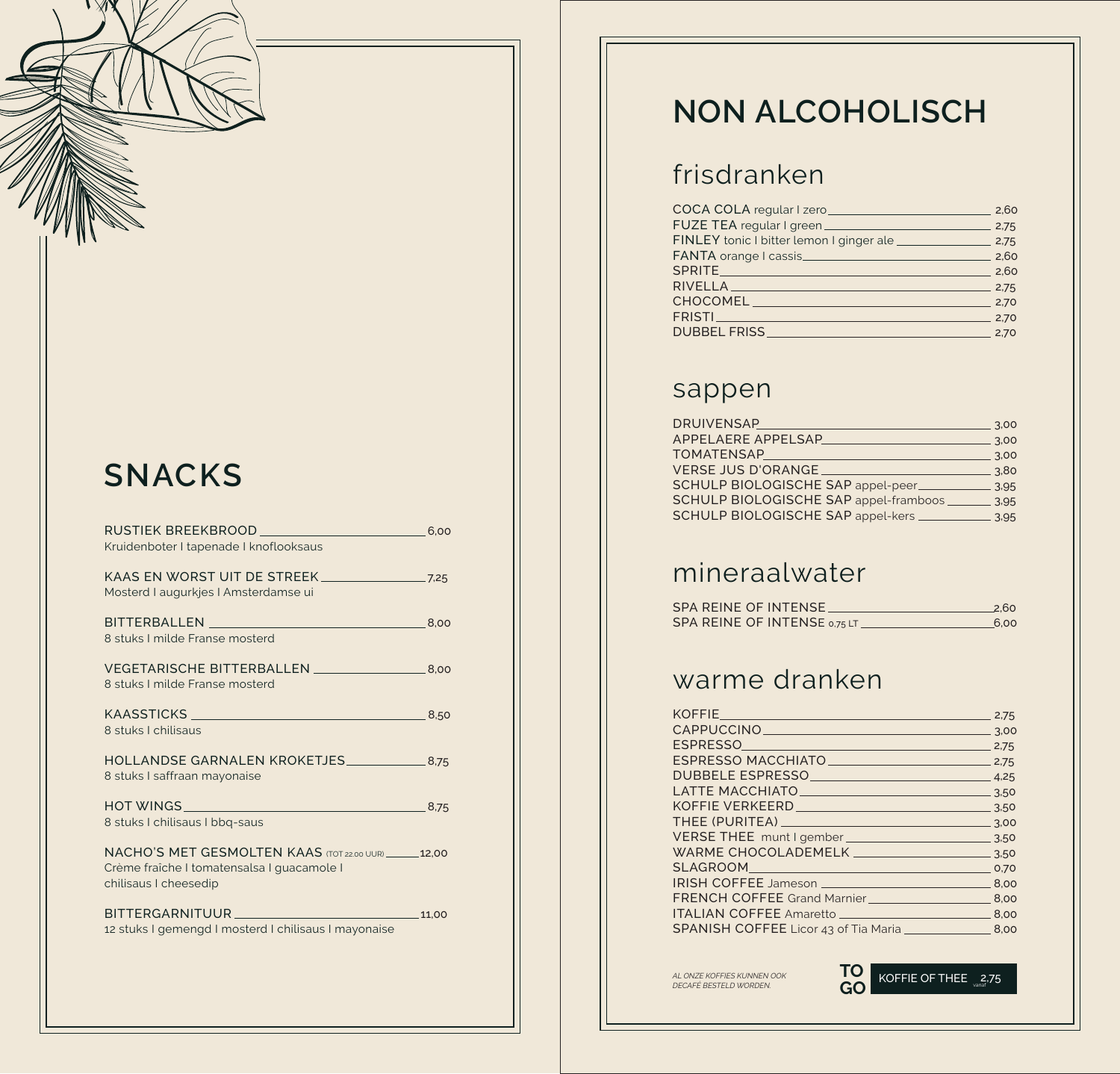# **BIEREN**

### van de tap

BAVARIA PILS I 5,0% I 0,25 LT BAVARIA PILS I 5,0% I 0,50 LT Helder pils I fris I licht bittere afdronk  $-2,90$ 

5,00

SEIZOENSBIER Wisselend bier I vraag ons personeel naar het biertje van het seizoen



BAVARIA BIER I 0,0% Alcoholvrij I hop *3,50*

BAVARIA RADLER I 0,0% Alcoholvrij I fris I citroen *3,50*

BAVARIA WIT I 0,0% Alcoholvrij I verfrissend I fijn I bitter *3,50*

BAVARIA IPA I 0,0% Alcoholvrij I citrus I licht bitter *3,50*

CORNET BLOND I 0,3% Alcoholarm I blond I vanille I zacht *4,75*

## van de fles

| BAVARIA RADLER I 2,0%<br>Fris I citroen                                               | 3,50  |
|---------------------------------------------------------------------------------------|-------|
| BAVARIA PILS GLUTENVRIJ I 5,0%<br>Glutenvrij I helder I lichtblond I gerstemout I hop | 4,00  |
| PALM 15,4%<br>Amberbier I karamel I honing                                            | 3.75  |
| RODENBACH FRUITAGE I 3,9%<br>Lichtzoet I fruitig I fris                               | 3.75  |
| AYINGER I 5,1%<br>Witbier I fris I fruitig I bittere afdronk                          | .4,00 |
| <b>HEINEKEN 5,0%</b><br>Mild bitter I pilsener                                        | 3,50  |
| LA TRAPPE BLOND 6,5%<br>Fruitaroma's I mout I zacht I bitter I prikkelend             | 4,75  |
| LA TRAPPE WITTE TRAPPIST 5,5%<br>Fris I zacht I moutig I licht zurig I prikkelend     | 4,50  |
| LA TRAPPE DUBBEL 7,0%<br>Vol moutig I karamelzoet I zoet en lichtbittere afdronk      | 4,75  |
| LA TRAPPE TRIPEL 8,0%<br>Vol I licht moutig I bittere en licht droge afdronk          | 5,00  |
| LA TRAPPE QUADRUPEL 10,0%<br>Vol I moutig I zoete tonen van dadel en karamel          | 5,25  |
| CORONA $4.5\%$<br>Licht I helder I fris I zomers                                      | 4,75  |
| <b>OMER BLOND 8%</b><br>Vol I fruitig I bittere afdronk                               | 5,00  |
| DE MOLEN VUUR & VLAM 6,2%<br>IPA I fruitig I citrus I kruidig                         | 5,25  |
|                                                                                       |       |
| BIER<br>BREWDOG NANNY STATE I 0,5%<br>alcohol-arm I fris I hoppig                     |       |

**TIP 1.75**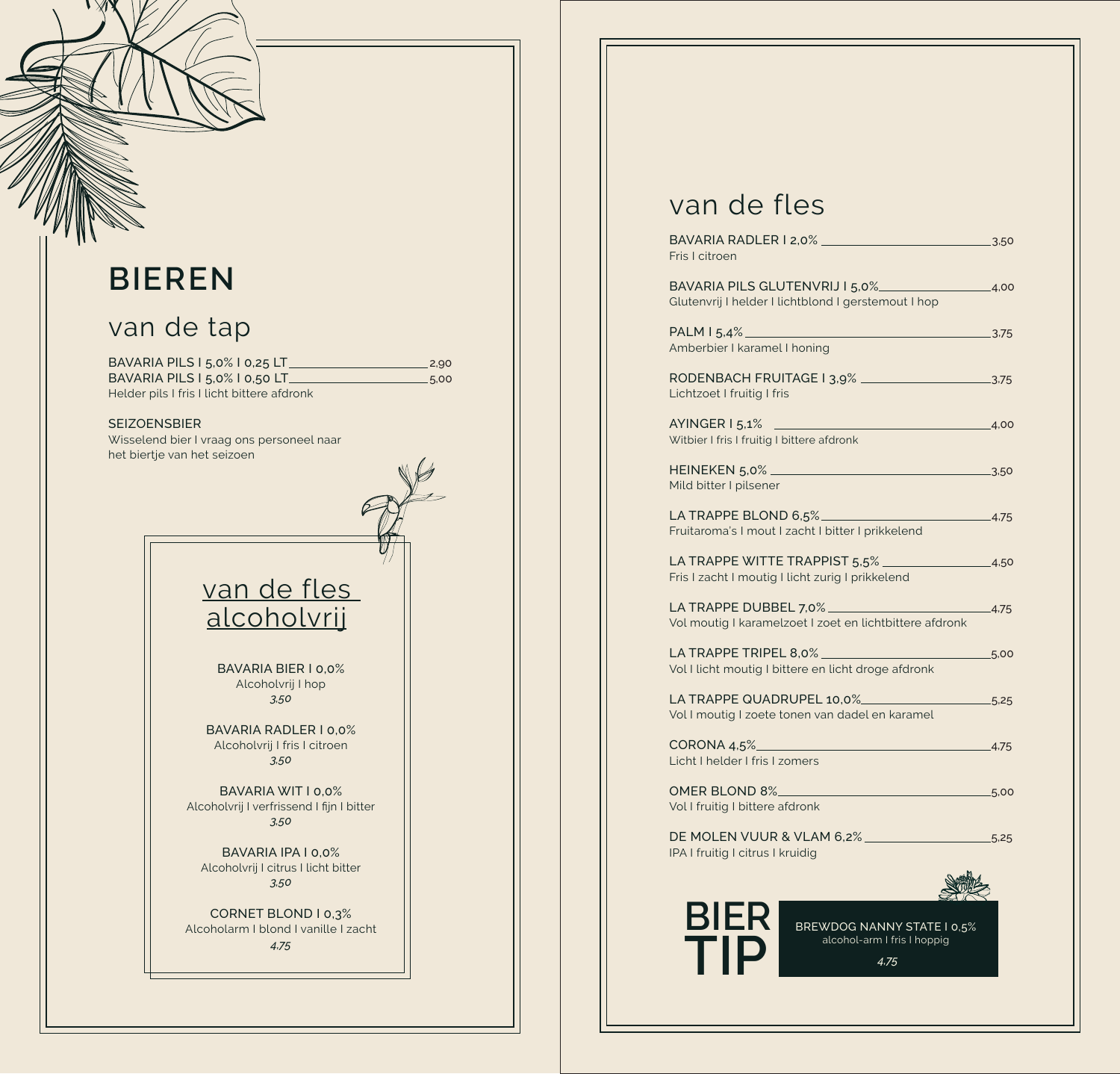# **SPECIALE WIJNEN**

### feestelijk & fris

|                                             |                                               |        | fles       |
|---------------------------------------------|-----------------------------------------------|--------|------------|
| BLÛ PROSECCO _                              |                                               |        | 8.00       |
| FRIZZANTE I ITALIË I 20 CL                  |                                               |        |            |
| Glera I fris I wit fruit                    |                                               |        |            |
|                                             |                                               |        |            |
| JAUME SERA CAVA BRUT_                       |                                               |        | 25,00      |
| SPANJE   75 CL                              |                                               |        |            |
| Fruitig I citrus I fijne bubbel             |                                               |        |            |
|                                             |                                               |        |            |
| VAL D'OCA PROSECCO___                       |                                               |        | $-29,50$   |
| SPUMANTE   ITALIË   75 CL                   |                                               |        |            |
| Glera I stevig I citrus I wit fruit         |                                               |        |            |
|                                             |                                               |        |            |
| POMMERY CHAMPAGNE                           |                                               |        |            |
|                                             |                                               |        |            |
|                                             |                                               |        | $-65,00$   |
|                                             |                                               |        |            |
|                                             |                                               |        |            |
|                                             |                                               |        |            |
|                                             |                                               |        |            |
| <b>WIJN</b>                                 | <b>CUVEE PRESTIGE</b>                         |        |            |
| TIP                                         | M-SELECTION I FRANKRIJK                       |        |            |
|                                             | Fris I appel I citrus I droog<br>24,50 (fles) |        |            |
|                                             |                                               |        |            |
|                                             |                                               |        |            |
|                                             |                                               |        |            |
| zoet & versterkt                            |                                               |        |            |
|                                             |                                               | glas   |            |
| <code>MOELLEUX<math>\_\_</math></code>      |                                               |        | 4,25 24,50 |
| <b>THOMAS BARTON   FRANKRIJK</b>            |                                               |        |            |
| Abrikoos I marmelade                        |                                               |        |            |
|                                             |                                               |        |            |
|                                             |                                               | - 5,50 |            |
| <b>OUMA SE WYN   ZUID-AFRIKA</b>            |                                               |        |            |
| Honingzoet I tropisch fruit I licht kruidig |                                               |        |            |

# **WITTE WIJNEN**

### fris & fruitig

|                                                                                                                                 |                  | glas fles     |
|---------------------------------------------------------------------------------------------------------------------------------|------------------|---------------|
| <b>SAUVIGNON BLANC</b>                                                                                                          |                  | 4,25 24,50    |
| <b>M-SELECTION   CHILI</b>                                                                                                      |                  |               |
| Tropisch fruit I peer I abrikoos                                                                                                |                  |               |
| SAUVIGNON BLANC                                                                                                                 |                  | $-5.75$ 32,50 |
| <b>ESK VALLEY ESTATE   NIEUW-ZEELAND</b>                                                                                        |                  |               |
| Passievrucht I mango I appel                                                                                                    |                  |               |
| CHENIN BLANC_____                                                                                                               |                  | $-37.50$      |
| <b>BELLINGHAM   ZUID-AFRIKA</b>                                                                                                 |                  |               |
| Honing I peer I perzik I abrikoos I citrus I mandarijn                                                                          |                  |               |
|                                                                                                                                 |                  |               |
|                                                                                                                                 |                  |               |
| <b>WIJN</b><br>PINOT GRIGIO<br>M-SELECTION   CHILI<br>TIP<br>Meloen I abrikoos I citrus I kruidig<br>4,50 (glas) / 25,00 (fles) |                  |               |
| zacht & vol                                                                                                                     |                  |               |
| CHARDONNAY CHARDONNAY<br>$-$ 4,25 24,50                                                                                         |                  |               |
| M-SELECTION   CHILI                                                                                                             |                  |               |
| Peer I abrikoos I tropisch fruit                                                                                                |                  |               |
| VERDEJO                                                                                                                         | $-5,75$ 32,50    |               |
| <b>DIEZ SIGLOS   SPANJE</b>                                                                                                     |                  |               |
| Peer I perzik I droog                                                                                                           |                  |               |
| <b>CHARDONNAY</b>                                                                                                               | $\frac{6,50}{2}$ | 35,50         |

*NOBLE VINES 446 | VERENIGDE STATEN* Honing I boter

# *glas* **ROSÉ WIJNEN**

### fris & koel

| <b>ROSÉ</b>                      | - 4.25 24.50 |  |
|----------------------------------|--------------|--|
| <b>M-SELECTION CHILI</b>         |              |  |
| Peer I abrikoos I tropisch fruit |              |  |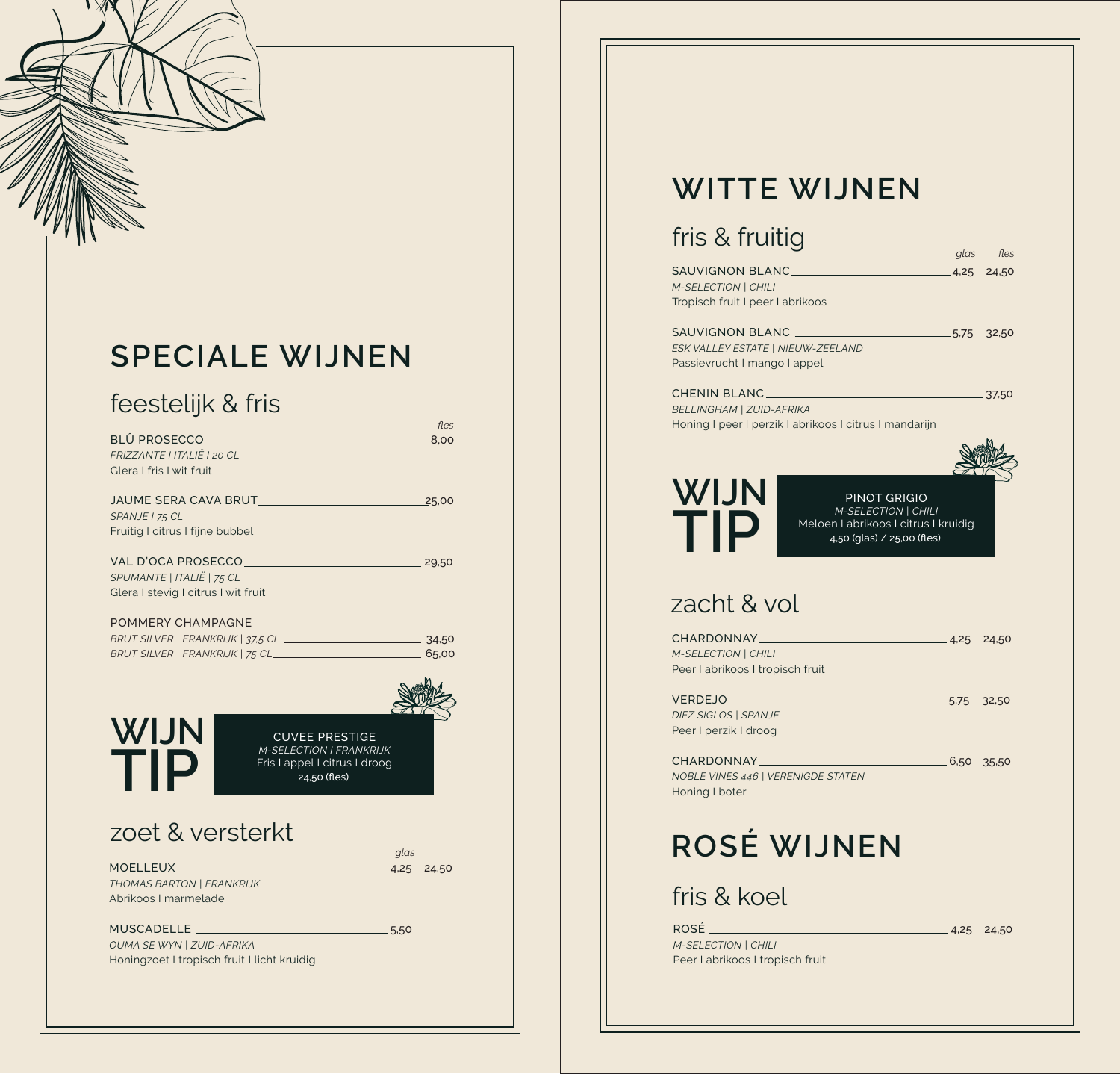# **RODE WIJNEN**

### soepel & fruitig

MERLOT\_ *M-SELECTION I SPANJE* Braam I pruim I zwarte bes

**WIJN**

PINOT NOIR *NOBLE VINES 677 I VERENIGDE STATEN* Zwarte bes I pruim

MALBEC *DONA PAULA I ARGENTINIË* Braam I bes I zwarte kers DONA PAULA I ARGENTIN<br>Braam I bes I zwarte ke<br>5,25 (glas) / 30,00 (fles)

*fles glas*

 $-4,25$  24,50

 $-6,50$  35,50

 $-62,50$ 

35,00

### stevig & krachtig

CABERNET SAUVIGNON 4,25 24,50 *M-SELECTION | CHILI* Kers I rode bes

RIOJA CRIANZA *MARQUES DE CACERES | SPANJE* Rode kers I vanille  $-6,00,35,00$ 

AMARONE *CECILIA BERETTA | ITALIË* Pruim I amandel I kers I gedroogd fruit I chocolade

ZINFANDEL *GNARLY HEAD | VERENIGDE STATEN* Bes I kaneel I koffie

**COCKTAILS**

| 8.75<br>Bacardi Superior I munt I suikersiroop I limoen I bruisend water                                                                                                                                                      |       |
|-------------------------------------------------------------------------------------------------------------------------------------------------------------------------------------------------------------------------------|-------|
|                                                                                                                                                                                                                               |       |
|                                                                                                                                                                                                                               |       |
| Sinaasappel                                                                                                                                                                                                                   |       |
|                                                                                                                                                                                                                               |       |
| Wodka I passievrucht I vanille                                                                                                                                                                                                |       |
| ESPRESSO MARTINI (COCKTAIL CLUB) <b>ESPRESSO MARTINI</b> (COCKTAIL CLUB)                                                                                                                                                      |       |
| Wodka I koffielikeur I espresso                                                                                                                                                                                               |       |
| AMARETTO SOUR (COCKTAIL CLUB) 4.50                                                                                                                                                                                            |       |
| Amandel Loitroen Lbitters                                                                                                                                                                                                     |       |
| OLD FASHIONED (COCKTAIL CLUB)  2,00                                                                                                                                                                                           |       |
| Rum I angostura bitter                                                                                                                                                                                                        |       |
|                                                                                                                                                                                                                               |       |
| Gin I Vermouth I Angostura bitter                                                                                                                                                                                             |       |
| VIRGIN TOUCAN NAME AND THE RESERVE TO A RESERVE THE RESERVE TO A RESERVE THE RESERVE THAT A RESERVE THE RESERVE THAT A RESERVE THAT A RESERVE THAT A RESERVE THAT A RESERVE THAT A REPORT OF THE RESERVE THAT A REPORT OF THE | -7.00 |
| Sinaasappel I munt I limoen                                                                                                                                                                                                   |       |

# **GIN & TONICS**

| Limoen I Fever-Tree Indian Tonic                                           |
|----------------------------------------------------------------------------|
| Citroen I Fever-Tree Indian Tonic                                          |
| .9,00<br>Citroen I sinaasappel I jeneverbes I Fever-Tree Elderflower Tonic |
| 10,00<br>Komkommer I peper I Fever-Tree Elderflower Tonic                  |
| Tijm I Fever-Tree Mediterranean Tonic                                      |
| MONKEY 47 11,00<br>Limoen I Fever-Tree Elderflower Tonic                   |
| Sinaasappel I kruidnagel I Fever-Tree Mediterranean Tonic                  |
| SIEGFRIED WONDERLEAF<br>Alchoholvrij I citroen I Fever-Tree Indian Tonic   |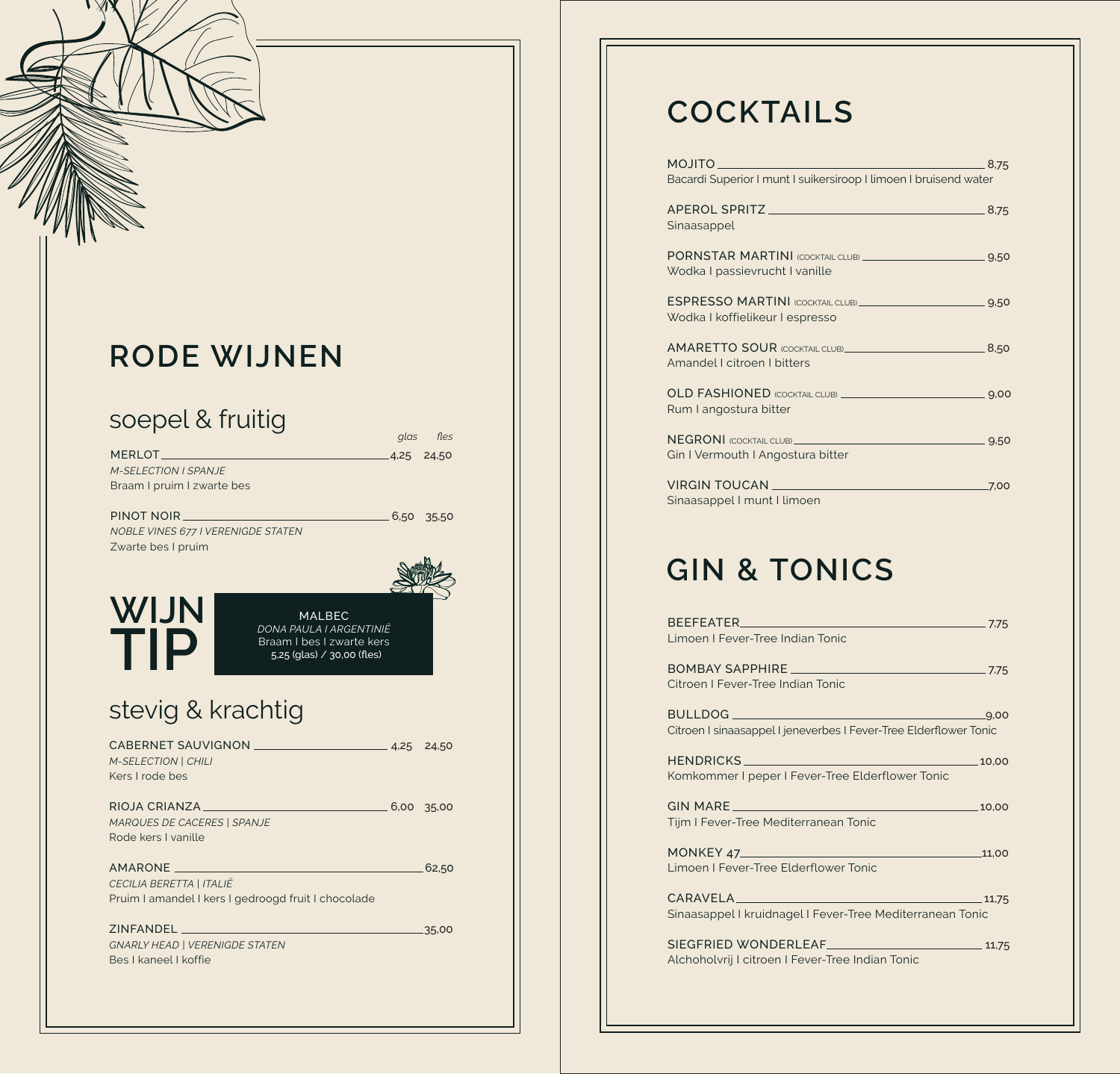# **STERKE DRANKEN**

## binnenlands gedestilleerd

| RUTTE JONGE JENEVER        | .3.00   |
|----------------------------|---------|
| RUTTE OUDE JENEVER         | $-3.00$ |
| <b>BOLS CORENWIJN</b>      | $-3.00$ |
| COFBERGH BESSEN JENEVER    | $-3.00$ |
| <b>HOPPE VIFUX</b>         | $-3.50$ |
| WEDUWE JOUWSTRA BEERENBURG | 3.50    |

### buitenlands gedestilleerd

|                                                   | $-3,50$ |
|---------------------------------------------------|---------|
| APFELKORN 3.75                                    |         |
|                                                   | $-3.75$ |
| TEQUILA SAUZA BLANCO 375                          |         |
|                                                   | $-3.75$ |
| JULIA GRAPPA SUPERIOR 4,25                        |         |
| BACARDI SUPERIOR 4,50                             |         |
|                                                   |         |
| HAVANA CLUB 7 AÑOS ______________________________ | $-4,75$ |
|                                                   |         |
|                                                   | $-6,25$ |

### likeuren

| $LICOR 43$ 4.00 |  |
|-----------------|--|
|                 |  |
|                 |  |
|                 |  |
|                 |  |
|                 |  |
|                 |  |
|                 |  |

# port/sherry/vermouth

| BARROS WITTE PORT<br>$-3,25$<br>MARTINI EXTRA DRY AND ANNOUNCES AND ANNOUNCES | $-4,00$ |
|-------------------------------------------------------------------------------|---------|
|                                                                               | $-4,00$ |
|                                                                               | $-4,00$ |
|                                                                               | $-3,25$ |
|                                                                               |         |
|                                                                               |         |
|                                                                               | $-3.75$ |
|                                                                               | $-3.75$ |

## whiskey

|                                                         | $-4.75$ |
|---------------------------------------------------------|---------|
|                                                         |         |
|                                                         | $-4.75$ |
|                                                         |         |
|                                                         | .5,25   |
|                                                         | $-6,75$ |
|                                                         | 8.00    |
|                                                         |         |
|                                                         |         |
|                                                         |         |
|                                                         | 10,00   |
|                                                         | 10.00   |
| THE GLENLIVET 18 Y.O. _________________________________ | 11.00   |

### calvados/armagnac/cognac

| CALVADOS         | .4.50 |
|------------------|-------|
| ARMAGNAC         | .5.25 |
| JOSEPH GUY       | .5.00 |
| REMY MARTIN VSOP | .6.25 |
| HENNESSY VS      | .5.00 |